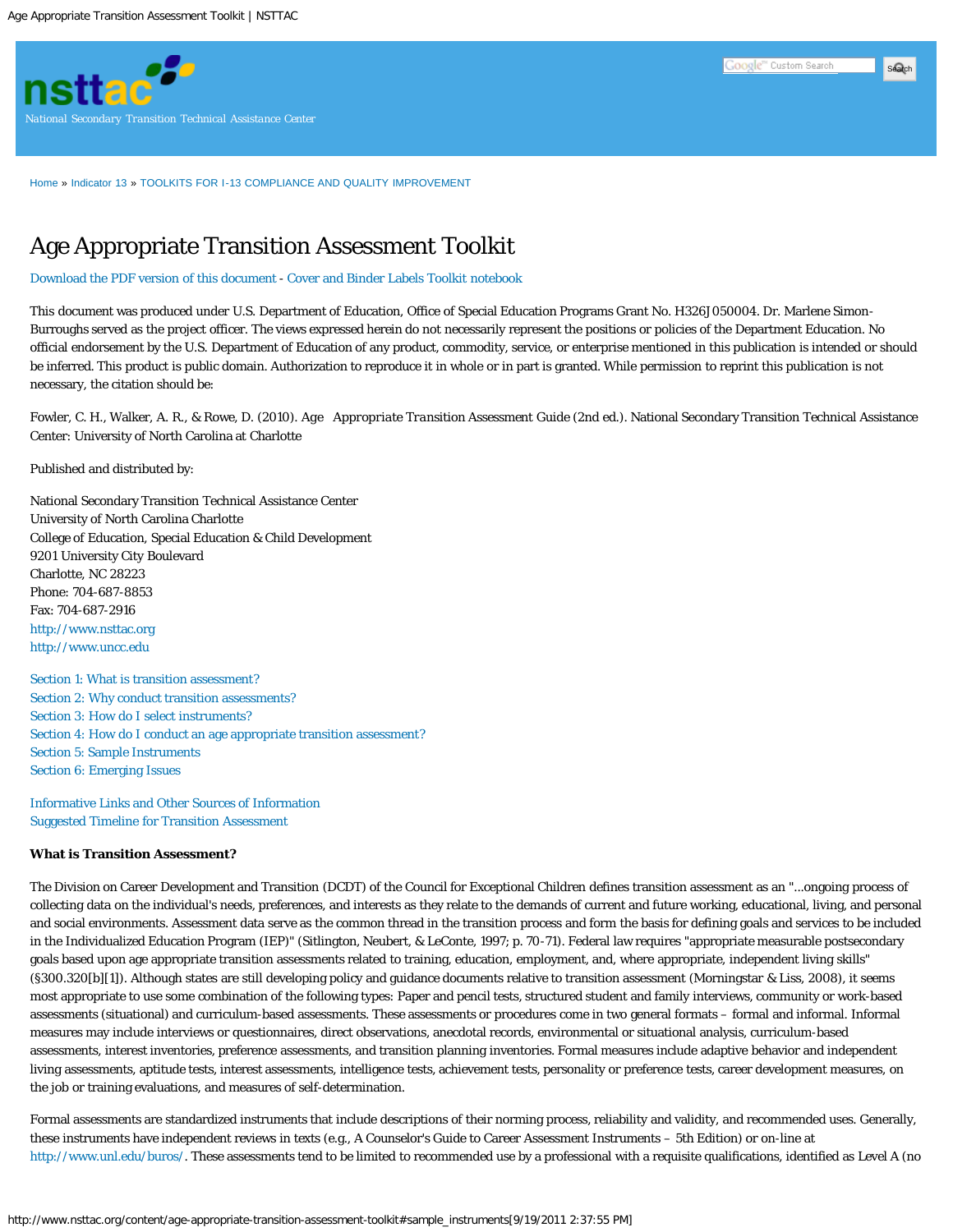special qualifications required), Level B (a four-year degree in psychology or related field along with coursework in testing or a license or certification from an agency that requires appropriate training and experience in the use of psychological tests) or Level C (all Level B qualifications plus an advanced degree that requires training in psychological testing). The vast majority of transition assessments used by educators require a Level A or B qualification. Notable exceptions include intelligence tests and some personality assessments that require a Level C qualification with specialized advanced training.

Examples of the more popular formal assessments include the Meyers Briggs Type Indicator Form M (Meyers & Briggs, 1988.), Self-Directed Search Forms CE (Holland & Powell, 1994), R (Holland, 1994), and E (Holland, 1996), and Occupational Aptitude Survey and Interest Schedule 3rd Edition (Parker, 2002). In contrast, informal assessments generally lack a formal norming process and reliability or validity information. They seldom have professional qualifications for their use and tend to be inexpensive and often times free. These assessments require more subjectivity to complete and yield the best data when used on an ongoing basis and by more than one person to improve their validity. Examples of some popular paper/pencil informal assessments include the Transition Planning Inventory (Clark & Patton, 2009), O'Net Career Interest Inventory (U.S. Department of Labor, 2002), and Life Centered Career Education (LCCE) Performance and Knowledge Battery (Bucher & Brolin, 1987). Other examples of informal assessments include situational or observational learning styles assessments (cite example), curriculum-based assessment from courses, observational reports, situational assessments, structured interviews, personal-future planning activities, and functional skill inventories.

The transition assessment process can be viewed within a framework. One useful framework is by Sitlington, Neubert, Begun, Lombard, and Leconte (1996). Their framework incorporates a variety of methods for assessing the student and potential work or training environment. Analyses of results help educators make decisions about how best to match a student with their potential training or job environment. The purpose of the framework is to identify training and post school options that match the students' interests, preferences, and needs using the Assess, Plan, Instruct, and Evaluate (APIE) model. In the first step (assess), educators assess the students' interests, preferences, and needs related to desired post school outcomes using formal and informal assessments. The second step (plan) involves interpreting the results from these assessments and incorporating them into the students' IEP. In the third step (instruct), students learn the skills they will need to reach their post school goals. In the last step (evaluate), evaluate whether progress has been made toward achieving the transition activities and corresponding IEP goals and objectives.

Rojewski (2002) outlines another useful framework inclusive of three levels of transition assessment. Level one is for most students and might include a review of existing information (e.g., intelligence and achievement data from the student's most current Psychological Report along with performance data from schoolwide testing, course grades, and attendance), student interview, interest assessment, personality or preference assessment, and, if indicated (e.g., a student shows promise in a given aptitude), aptitude testing. A level two assessment targets students having difficulty making a career choice, clarifying their interests, or preparing to exit high school. This level would build on a level one assessment by generating additional information as to one's work-related behaviors, general career maturity, and job readiness. A level three assessment would be reserved for students needing additional assistance with identifying long term career goals, when earlier transition assessments were inconclusive or for those with more significant disabilities. This level generally takes several days, involves a vocational assessment specialist (Sarkees-Wircenski & Scott, 1995), and is in cooperation with a local adult service provider. A level three evaluation would include a combination of assessing job-related behaviors (e.g., Becker Work Adjustment Scale - Revised) and on the job and community situational assessments.

Sitlington and Payne (2004) continued to suggest that transition assessment information is gathered regarding a student's current needs, preferences, and interests as they relate to the demands of current and future working, educational, living, personal, and social environments. The goal of transition assessment is to assist students, families, and professionals as they make transition planning decisions for student success in postsecondary environments (Sitlington & Clark, 2007; Sitlington & Payne). Finally, Sitlington and Clark suggest that transition assessment should answer three basic questions:

- Where is the student presently?
- Where is the student going?
- How does the student get there?

## <span id="page-1-0"></span>**Why Conduct Transition Assessments?**

Transition assessments may be undertaken for several reasons. These reasons include: (a) to develop postsecondary goals, and related transition services and annual goals and objectives for the transition component of the IEP ), (b) to make instructional programming decisions, and (c) to include information in the present level of performance related to a student's interests, preferences, and needs in the IEP. In addition, transition assessment is an excellent way to learn about individual students, especially their strengths outside of academics and career ambitions (Kortering, Sitlington, & Braziel, in press). Likewise, Zunker and Osborn (2006) remind us that the most important reason for doing transition assessments is to help students learn about themselves so as to better prepare them for taking an active role in their career development. It is suggested that transition assessment information be gathered in the following four categories: (a) academic, (b) self-determination, (c) vocational interest and exploration, and (d) adaptive behavior/ independent living. These are four broad areas for assessment. Individual students may require additional assessment in other areas, depending on their needs.

The results of transition assessments should also be the basis for making recommendations for instructional strategies and accommodations in instruction and environments to meet the student's needs, while capitalizing on their unique talents. Finally, the results should lead the student to better understand the connection between their individual academic program and post-school ambitions, the likely key to their motivation to engage in learning and stay in school (Kortering & Braziel, 2008). The transition assessment information should be the basis for identifying postsecondary goals in education or training, employment, and independent living (as appropriate) for a student who's IEP is being developed for the purpose transition planning. As noted in the federal law regarding the education of students with disabilities, "appropriate measurable postsecondary goals based upon age appropriate transition assessments" must be included in the IEPs of students who will turn 16 during that year (p.118, 2709, viii, aa).

## <span id="page-1-1"></span>**How do I select Instruments and Methods?**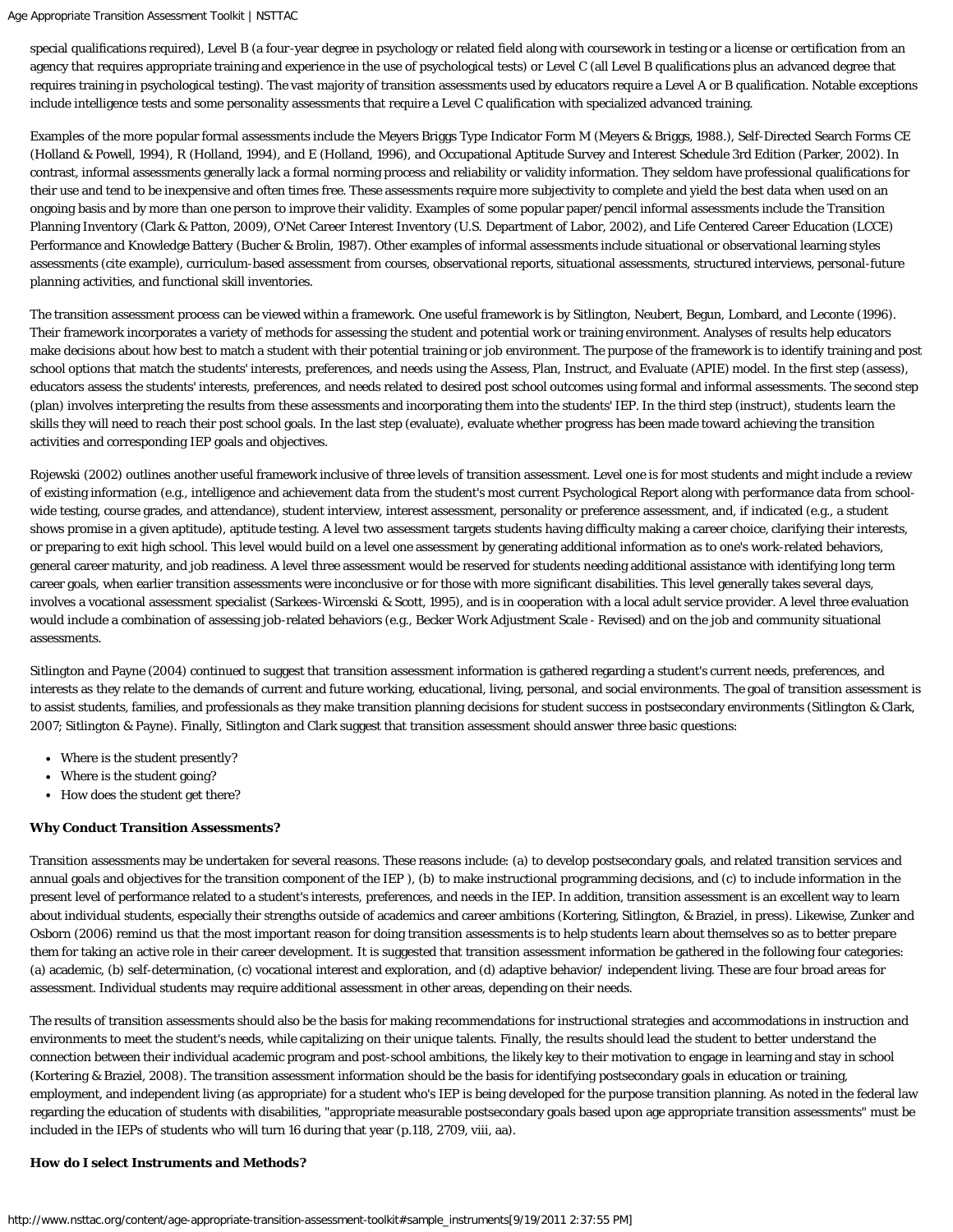First, become familiar with the different types of transition assessments and their characteristics, including reading their respective manuals, seeking independent information (e.g., test reviews, professional articles) and talk with local adult service providers and employers. Again, it is recommended that you use multiple evaluations on an ongoing basis.

Second, select assessment instruments and methods that help the student to answer the following questions:

- Who am I?
- What are my unique talents and interests?
- What do I want in life, now and in the future?
- What are some of life's demands that I can meet now?
- What are the main barriers to getting what I want from school and my community? and
- What are my options in the school and community for preparing me for what I want to do, now and in the future?

Third, select instruments and methods that are appropriate for your students. Key considerations include the nature of their disability (e.g., reading level and general intelligence), their post-school ambitions (e.g., college versus other training options or immediate employment), and community opportunities (e.g., local training options, employers and adult service providers). As an example, students with more severe or complex disabilities would be best served by a person centered planning approach (see Condon & Callahan, 2008). The nature of their disability may preclude the relevancy of many standardized assessments, notable exceptions might include interest inventories that do not require reading (e.g., *Becker's Reading Free Interest Inventory - Revised*, *Wide Range Interest and Opinion Test – Revised*) and other instruments that require minimal reading levels (e.g., *Career Decision Making System, Self-Directed Search Form E*). Similarly, some students may need special accommodations during the assessment process. Informal and formal measures may be used to assess the four suggested categories: (a) academic, (b) self-determination, (c) vocational interest and exploration, and (d) adaptive behavior/ independent living.

By considering the aforementioned concerns, you will be able to better select informative and useful transition assessment tools.

#### <span id="page-2-0"></span>**How do I conduct an Age Appropriate Transition Assessment?**

Transition assessments will vary depending on the actual instrument(s) and procedures being used and various student characteristics. However, Sitlington, Neubert, and Leconte (1997) suggest that the following guidelines when developing your transition assessment process:

- 1. "Assessment methods must incorporate assistive technology or accommodations that will allow an individual to demonstrate his or her abilities and potential.
- 2. Assessment methods must occur in environments that resemble actual vocational training, employment, independent living, or community environments.
- 3. Assessment methods must produce outcomes that contribute to ongoing development, planning, and implementation of "next steps" in the individual's transition process.
- 4. Assessment methods must be varied and include a sequence of activities that sample an individual's behavior and skills over time.
- 5. Assessment data must be verified by more than one method and by more than one person.
- 6. Assessment data must be synthesized and interpreted to individuals with disabilities, their families, and transition team members.
- 7. Assessment data and the results of the assessment process must be documented in a format that can be used to facilitate transition planning (p. 75)."

Another appropriate process approach follows the following sequence. Initially start off with a structured interview that solicits information on various family background features affecting one's career development while providing the student with an opportunity to express their thoughts (see Kortering & Braziel, 2008). As an example, you may wish to use the Employment-Related Questionnaire or Dream Sheet links in the following section. Next, have the student complete a basic interest inventory, preferably one that matches their post-secondary ambitions (e.g., career ambitions requiring college training or not), and then perhaps some assessment of their personality or preferences. Finally, if the student demonstrates potential talent in a given aptitude (e.g., shows an established interest in mechanical type jobs) conduct an assessment of this potential or related talent using one of the standard aptitude tests. As a reminder, selected methods should be appropriate for the learning characteristics of the individual, including cultural and linguistic differences.

## <span id="page-2-1"></span>Sample Instruments

## **Informal Transition Assessment Methods**

**Interviews and questionnaires**. Interviews and questionnaires allow you to gather information to be used to determine a youth's needs, preferences, and interests relative to anticipated post-school outcomes. In other words, collected information helps you to better understand what is currently known about a youth, their perceptions of transition-related factors, and familial influences on the career development process. This information, in turn, helps you and the youth to develop post-school ambitions, plan a course-of-study and identify transition services and activities that will help them reach their ambitions. An important part of this data collection process involves gathering information about a student and their family's current and future resources. For example, if a student's future education choice is to enroll in a four-year college, it is helpful to know as soon as possible what financial resources a family might have or need. Another example might involve current and future transportation needs to get to work or to various activities/places in the community. Families also can often provide current and future resources in terms of employment options for their daughter or for other students in a high school program" (Test, Aspel, & Everson, 2006, pp. 74). Another aspect of this type of information is generating an understanding of family influences on a student's career development, including access to role models, world of work knowledge and general ambitions. Examples of a useful structured interview or questionnaire include:

- [Employment-Related Questions](http://www.nsttac.org/sites/default/files/assets/pdf/employment_relations_questions.pdf)
- [Dream Sheet](http://www.nsttac.org/sites/default/files/assets/pdf/pdf/transition_guide/dreamsheet.pdf)
- *Transition Planning Inventory Updated Version* (Clark & Patton, 2009)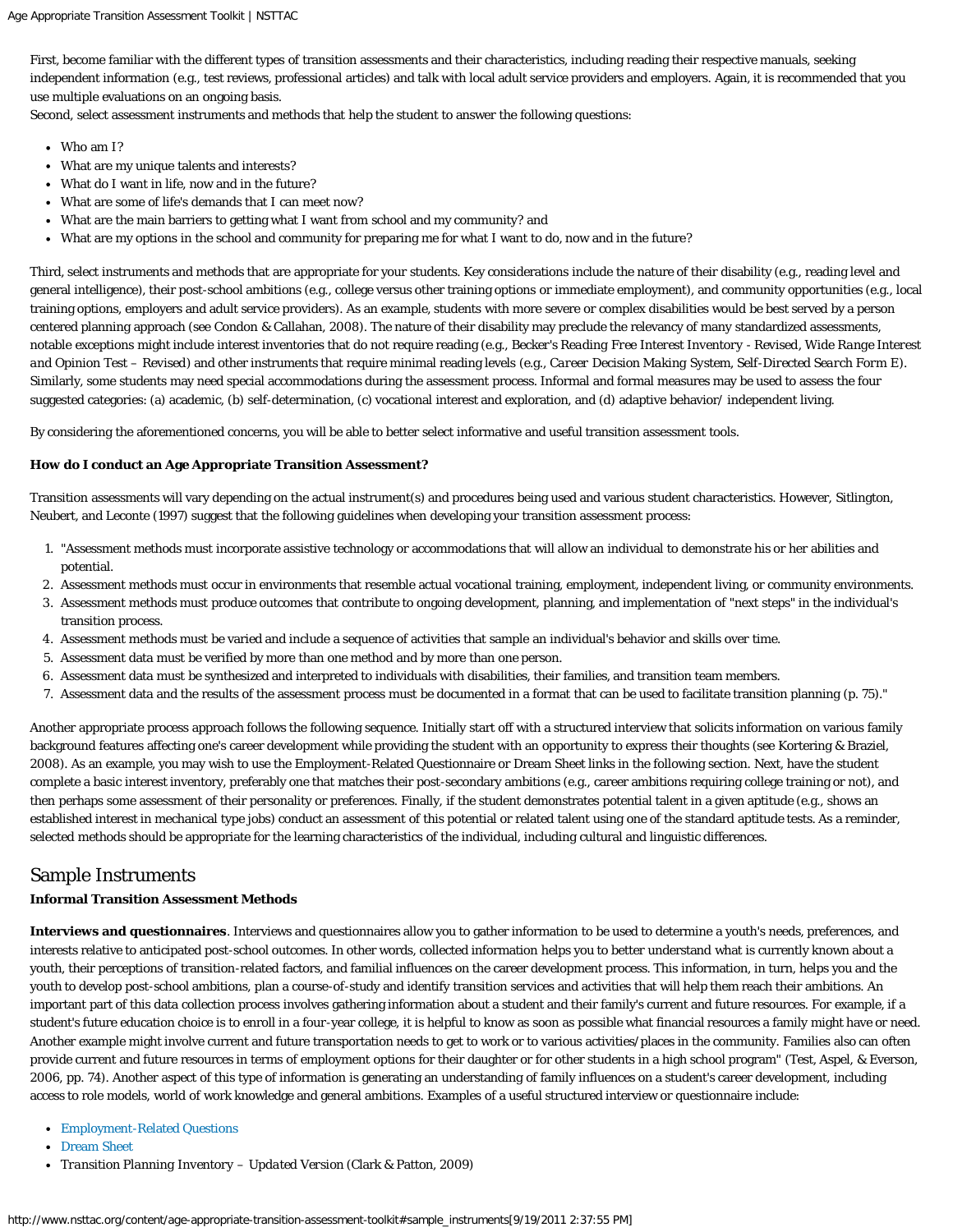*Enderle-Severson Transition Rating Scales – 3rd Ed.* (Enderle, & Severson, 2003).

**Direct Observation**. Direct observation of student performance should be conducted within the natural school, employment, education or training, or community setting (Sitlington, Neubert, & Leconte, 1997). Sometimes called "situational assessment" (Sitlington, Neubert, Begun, Lombard, & Leconte, 2007; Sitlington & Clark, 2001), direct observations are often done by a job coach, co-worker, recreation specialist, or vocational educator. However, in keeping with a self-determined philosophy, youths should learn to record their (performance) data. Direct observation data typically includes task analytic data of steps in completing required tasks (e.g., folding laundry, sorting mail), work behavior (e.g., staying on-task, following directions, getting along with co-workers), and affective information (e.g., is student happy, excited, frustrated, or bored?). For example, if (you are) observing at a worksite, and a student quickly and accurately completes her tasks, interacts well with co-workers, and appears happy, this data may suggest that the student is successful and enjoys this type. However, after visiting a community residential setting a student appears withdrawn, this may be an indication that the particular situation may not be suitable" (Test, Aspel, & Everson, 2006; pp. 74). Examples of direct observation formats include:

- [Example of Task Analysis 1](http://www.nsttac.org/sites/default/files/assets/pdf/pdf/transition_guide/TA_work_area_3_.pdf)
- [Example of Task Analysis 2](http://www.nsttac.org/sites/default/files/assets/pdf/pdf/transition_guide/TA%20Graph%20_3_.pdf)

**Environmental or situational analysis**. Environmental analysis, sometimes referred to as ecological assessment, involves carefully examining environments where activities normally occur. For example, a youth may express an interest in attending karate classes at the local YMCA. In this case an environmental analysis might be conducted to look at transportation needs and the expectations for participates (e.g., being a member, using the locker room, taking a shower). In a second example, if a youth expressed interest in a specific type of job like attending to pets at a local veterinarian's office, an environmental job analysis could establish job requirements that match one's skills or potential to learn the skills (Griffin & Sherron, 1996). A critical part of a job analysis involves the identification of reasonable accommodations and modifications that could help them be successful (e.g., job restructuring, modifying equipment, acquiring an adaptive device, re-organizing the work space, hiring a personal assistant) (Griffin & Sherron, 1996; Test, Aspel, & Everson, 2006). An excellent source for further information for on the job accommodations and modifications is the Job Accommodation Network's website (<http://askjan.org/>). Another area of environmental analysis involves having a structured format for collecting on the job or job performance data. Some of the more popular formats in this area include Becker Work Adjustment Profile – Profile: 2 (Becker, 2005), Work Personality Profile (Neath & Bolton, 2008), and Job Observation and Behavior Scale (Stoelting Publishing, 2000). In addition, most local employers will have an evaluation form for their job site and positions that can be modified to meet your needs.

Job Site Analysis Form

**Curriculum-based assessments**. "CBAs are typically designed by educators to gather information about a student's performance in a specific curriculum (McLoughlin & Lewis, 2005)... (and) to develop instructional plans for a specific student. To gather data an educator might use task analyses, work samples, portfolio assessments, or criterion-referenced tests" (Test, Aspel, & Everson, 2006, pp. 78). Examples of CBAs include:

- [Example of Data Sheet 1](http://www.nsttac.org/sites/default/files/assets/pdf/pdf/transition_guide/Data%20sheet%20_2_.pdf)
- [Example of Data Sheet 2](http://www.nsttac.org/sites/default/files/assets/pdf/pdf/transition_guide/Data%20Sheet%20LCC%20_2_.pdf)
- *Life Centered Career Education* (LCCE, Buchar & Brolin, 1987)
- *Brigance Life Skills Inventory* (Brigance, 1994)
- *Brigance Transition Skills Inventory* (Curriculum Associates, 2010)
- *Brigance Employability Skills Inventory* (Brigance, 1995)
- $\bullet$ *Choice Maker Set* (Martin, Huber-Marshall, Maxson, Jerman, Hughes, Miller, & McGill, 2000)

**School Performance Measures**. Informal curriculum based measures, end of course and grade assessments, state-wide tests, and observations of student classroom behaviors (e.g., participation in group work, on task behaviors, assignment completion) provide useful information regarding a student's strengths, needs, and interests in the area of academics, relevant to future education or training environments. Other useful measures include student portfolios, use and effectiveness of test accommodations, and attendance data.

**Transition planning inventories**. Transition planning inventories involve a process which identifies strengths and needs for a given student as they prepare to transition from school to the community, including employment, schooling, and independent living. These inventories encompass various aspects of adult living, including employment, postsecondary schooling and training, independent living, interpersonal relationships, adult service needs, and community living. Examples include:

- *Enderle-Severson Transition Rating Scales 3rd Ed*. (Severson, Enderle & Hoover, 2003)
- *Supports Intensity Scale* (American Association on Mental Retardation, 2004)
- *TEACCH Transition Assessment Profile* – *2nd Ed.* (Mesibov, Thomas, Chapman, & Schopler, 2007)
- *Transition Planning Inventory Updated Version* (Clark & Patton, 2009)
- *Transition to Work Inventory* (TWI) (Liptak, 2008)

## **Formal Transition Assessment Methods**

**Achievement tests**. Achievement tests measure learning of general or specific academic skills. Achievement tests provide results that can be linked to most occupational requirements while helping to identify potential areas needing remediation or accommodation (e.g., reading comprehension). They are usually general survey batteries covering several subject areas or single-subject tests. They can be criterion-referenced, norm-referenced, or both. Achievement tests are usually identified by grade level. It is important to establish the specific purpose for giving an achievement test to decide what type to use. Examples include: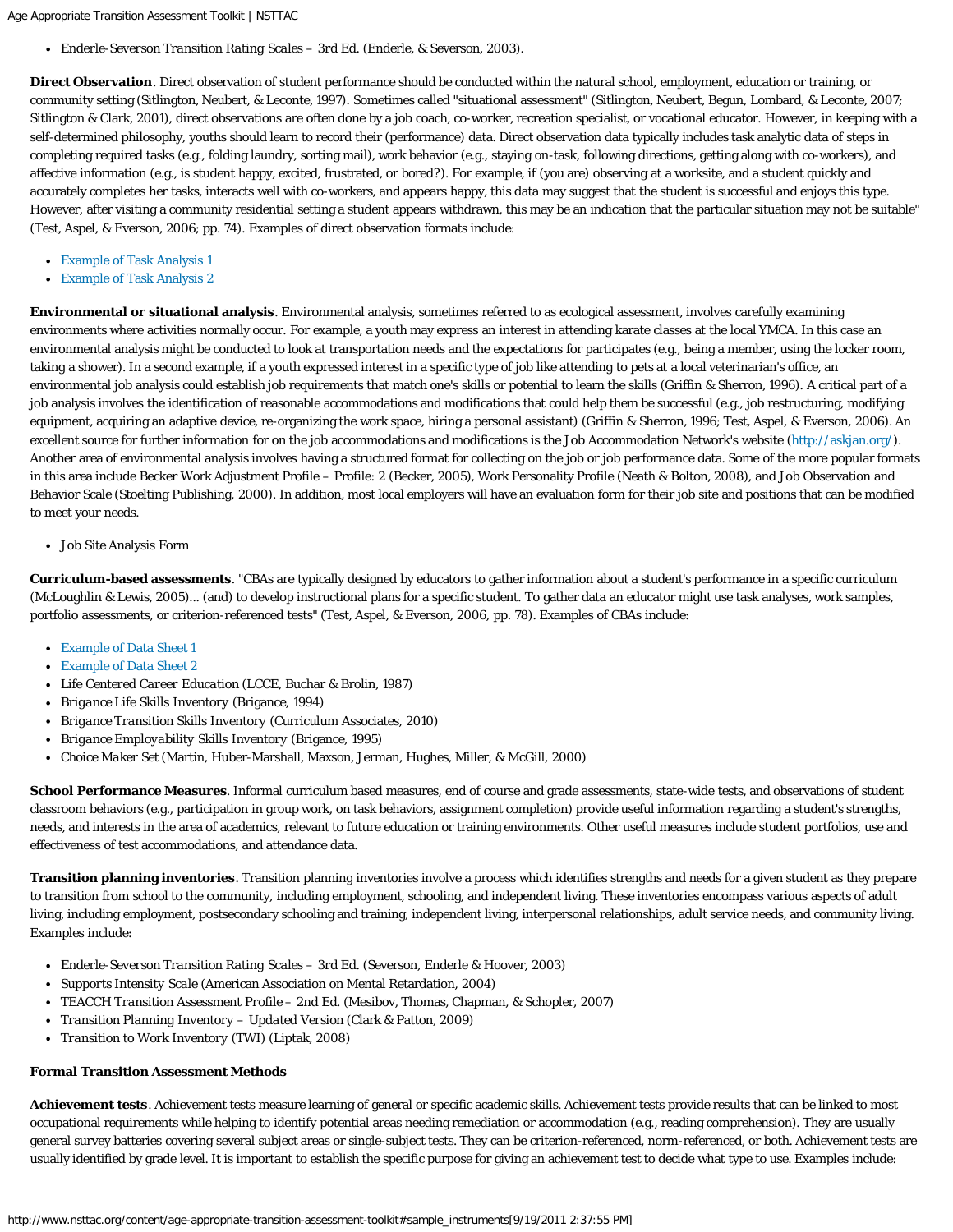- *Adult Basic Learning Examination 2nd Ed*. (ABLE 2, Karlsen & Gardener, 1986)
- *Basic Achievement Skills Inventory* (BASI, Bardos, 2002)
- *Kaufman Test of Educational Achievement* 2nd Ed. (KTEA-2, Kaufman & Kaufman, 2004)
- *Peabody Individual Achievement Test-Revised-Normative Update* (PIAT-R/NU, Markwardt, 1997)
- *Stanford Achievement Test* (SAT -6,,
- *Wide Range Achievement Test 4th Ed*. (WRAT 4, Wilkinson & Robertson, 2006
- *Woodcock Johnson III* (WJ III, Woodcock, McGrew, & Mather, 2001)  $\bullet$

**Adaptive behavior and independent living**. Adaptive behavior assessment helps determine whether a youth needs a post-secondary goal in the area of independent living, including the type and amount of special assistance they may need to be successful in a given environment (e.g., residential, self-care, transportation, social communication, and community participation). This assistance might be in the form of home-based support services, special education and vocational training, and supported work or special living arrangements such as personal care attendants, group homes, or nursing homes. These assessments rely on informed source (e.g., parent, care taker, teacher, student) to provide information. With some assessments respondents are interviewed, while others have respondents fill out a response booklet.

- *AAMR Adaptive Behavior Scales School* (ABS-2, Lambert, Nihira, & Leland, 1993)
- *Brigance Life Skills Inventory* (Brigance, 1994)
- *Independent Living Scales* (ILS, Anderson-Loeb, 1996)
- *Inventory for Client and Agency Planning* (ICAP, Bruininks, Hill, Weatherman, & Woodcock, 1986).
- *Scales of Independent Behavior Revised* (SIB-R, Bruininks, Woodcock, Weatherman, & Hill, 1996))
- *Vineland Adaptive Behavior Scales 2nd Ed*. (Vineland II, Sparrow, Cicchetti, & Balla, 2005)

**Aptitude tests**. An aptitude test is a measure of a specific ability relative to a given norm group (e.g., age peers, employees in a given job). Ability involves what a person can do now or, given the proper opportunity, possibly in the future (Betz, Fitzgerald, & Hill, 1989). There are two types of aptitude tests: Multi-aptitude or general test batteries and single tests measuring specific aptitudes. General aptitude test batteries contain measures of a wide range of aptitudes and combinations of aptitudes. A youth's performance on these tests provides valuable information that can help gauge their potential for success in a given training or educational program or occupation. Single aptitude tests are used when a specific aptitude needs to be measured, such as manual dexterity, clerical ability, artistic ability, or mechanical ability. Examples include:

- *Armed Services Vocational Aptitude Battery* (ASVAB, U. S. Department of Defense, 1999)
- *Bennett's Mechanical Comprehension Test* (Bennett, 2006)
- *Occupational Aptitude Survey and Interest Schedule -3rd Ed.* (OASIS-3, Parker, 2002)
- *O\*NET Ability Profiler* (U.S. Department of Labor Employment and Training Administration, 2002)
- *Wiesen Test of Mechanical Aptitude* (Wiesen, 1999)

**Interest Inventories**. Strong (1943) was one of the original vocational theorists to stress the importance of gathering data concerning individuals' likes and dislikes for a variety of activities, objects, and types of persons commonly encountered. Interest inventories provide the opportunity for individuals to compare their interest with those of individuals in specific occupational groups or selected peer groups. Fouad (1999) notes that regardless of specific measure interest inventories appear to generalize across time. Examples of interest inventories include:

- *Becker Reading Free Interest Inventory Revised* (Becker, 2000)
- *Occupatonal Aptitude Survey and Interest Schedule 3* (OASIS 3, Parker, 2002)
- *O\*NET Career Interest Inventory* (U.S. Department of Labor, 2002)
- *Picture Interest Career Survey* (Brady, 2007)
- *Self-Directed Search Forms R* (Holland, 1996), *E* (Holland, 1994, and *CE* (Holland & Powell, 1994)
- *Career Decision-Making System Revised* (Harrington & O'Shea, 2000)  $\bullet$
- $\bullet$ *Wide Range Interest-Opinion Test – Revised* (WRIOT-R, Glutting & Wilkinson, 2006)

**Intelligence tests**. Intelligence tests involve a single test or test battery to assess a person's cognitive performance. Powers (2006) clarifies cognitive performance by describing it as solving novel problems, adapting to new situations, and demonstrating competence when faced with new learning demands. Fives (2008) also reminds us that cognitive performance becomes especially relevant for students expressing interest in an occupation that has ability requirements beyond their current or projected ability level. Examples of intelligence tests include:

- *Comprehensive Test of Nonverbal Intelligence* (C-TONI, Hammail, Pearson, & Wiederhold, 1997)
- *Kaufman Adolescent & Adult Intelligence Test* (KAIT, Kaufman & Kaufman, 1993)
- *Peabody Picture Vocabulary Test 3rd Ed.* (PPVT-III, Dunn & Dunn, 1997)
- *Stanford-Binet Intelligence Scales 5th Ed.* (SB-5, Roid, 2003)
- *Wechsler Intelligence Scale for Children-IV* (WISC-IV, Wechsler, 2004)
- *Wechsler Intelligence Scale for Adults 3rd Ed.* (WAIS-III, Wechsler, 1997)  $\bullet$
- *Wonderlic Basic Personnel Test* (Wonderlic, 1992)  $\bullet$

Personality or preference tests. Personality inventories measure individual differences in social traits, motivational drives and needs, attitudes, and adjustment. .Personality measures offer a means of evaluating support for, or opposition to a, career under consideration. The score alone should not be viewed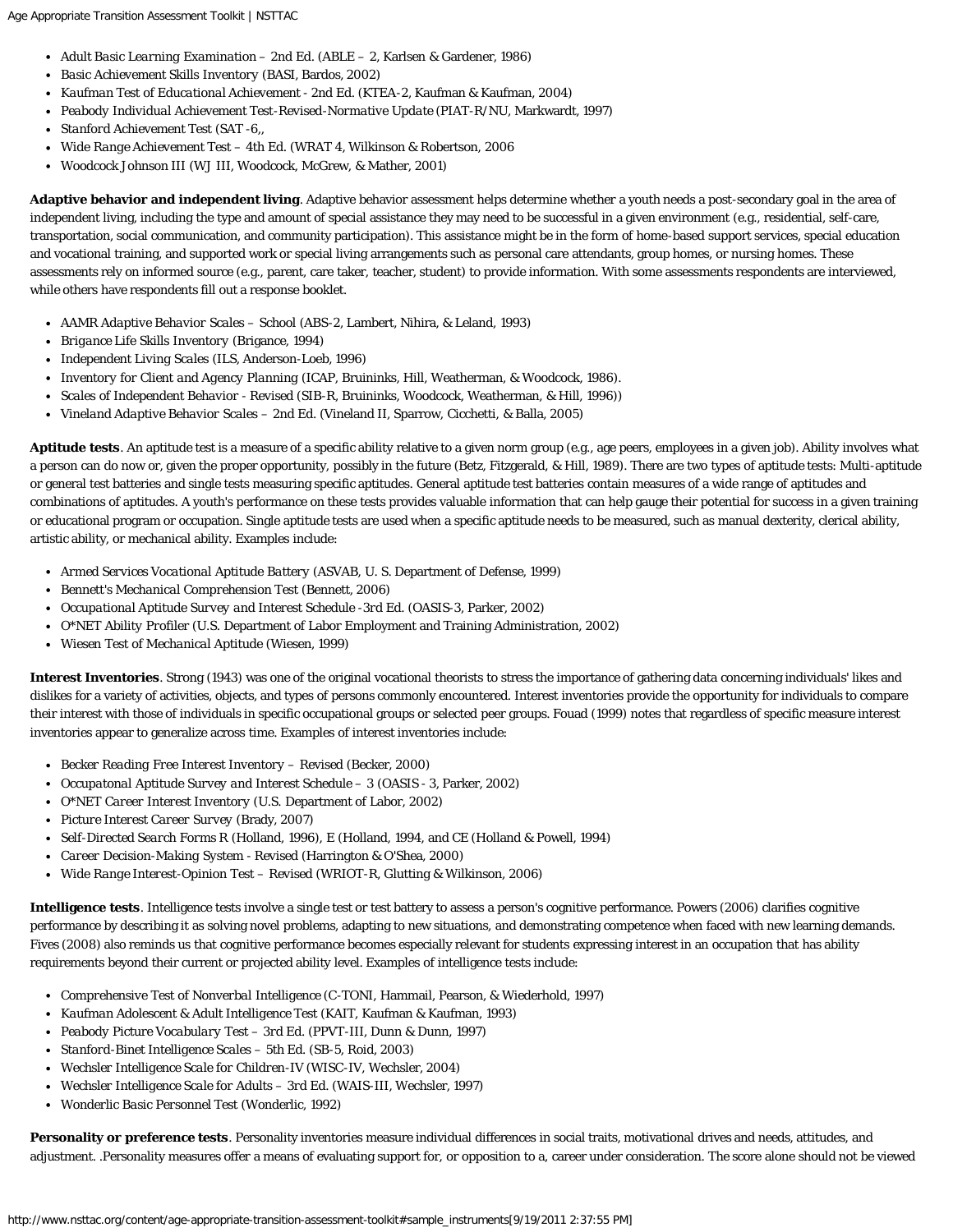as a predictor of success or failure but rather should be compared with other data, including abilities and interests. Examples include:

- *Myers-Briggs Type Indicator® (MBTI®) Instrument Form M* (Meyers & Briggs, 1988)
- *16 Personality Factors 5th Ed.* (16 PF, Cattell, Cattell, & Cattell, 2000)

**Career development measures**. Career development inventories measure developmental stages or tasks on a continuum. The degree of an individual's career maturity is determined by the individual's location on the developmental continuum. Examples include:

- *Career Beliefs Inventory* (CBI, Krumbolz, 1991)
- *Career Decision Scale* (CDS, Osipow, Carney, Winer, Yanico, & Koschier, 1987)
- *Career Thoughts Inventory* (Sampson, Peterson, Lenz, Reardon, & Saunders, 1996)
- *Job Search Attitude Survey 3rd Ed*. (Liptak, 2006)

**On the job or training evaluations**. Perhaps one of the most effective ways to determine whether a student is ready to work at a given position is some form of on-site assessment. As noted earlier, most employers will have some form of evaluation tool that can be modified to meet your needs. In addition, the following assessments provide information on a student's general (i.e., behaviors and skills that apply to almost any job) employability relative to a training or job site.

- *Becker Work Adjustment Profile 2nd Ed.* (Becker, 2005)
- *Job Observation and Behavior Scale* (JOBS, Stoelting Publishing, 2000)
- *Work Adjustment Inventory: Measures of job-related termperament* (Gilliam, 1994)
- *Work Personality Profile* (Neath & Bolton, 2008)

**Self-determination assessments**. Self-determination has been defined by Wehmeyer, Sands, Doll, and Palmer (1997) as actions that are identified by autonomous, self-regulated behavior of an individual, who is empowered and acts in a self-realizing manner. Fields, Martin, and Miller (1998) added to this definition, indicating that in order to have self-determination skills one must possess a belief in one's self and capabilities. Self-determination assessments help determine a student's aptitude and opportunity for specific components of self-determination such as goal-setting, problem solving, self-advocacy, selfevaluation, persistence, and self-confidence. Self-determination skills have been associated with independence and self-actuality which in turn have a positive effect on post-school outcomes (Agran et al., 2005). Examples of self-determination assessments include:

- *American Institutes for Research (AIR) Self-Determination Scale* (Wolman, Campeau, DuBois, Mithaug, & Stolarski, 1994)
- *The ARC's Self-Determination Scale* (Wehmeyer & Kelchner, 1995)

#### <span id="page-5-0"></span>**Emerging Issues**

There are prominent and emerging issues affecting transition assessment. First, the role of the internet and technology-based resources is rapidly evolving. Several publishers offer software packages for assessment and career planning. Second, the Summary of Performance (SOP) requirement must include recommendations to assist graduating students in meeting their post-secondary goals. Finally, the increasing importance of a college education suggests the need to consider college entrance exams (e.g., Scholastic Achievement Test or SAT and American College Testing or ACT) as part of the assessment process

A number of websites offer transition assessments. Many of these sites use an interest test or self-reporting of perceived talents or needs. Based on the responses, these sites generally offer initial information for free but charge a fee for a full report. The sites offer convenience, but seldom have independent reviews or access to a technical manual. Notable exceptions include sites offering online access to established assessments (e.g., Self Directed Search, Kuder Interest Inventory, and Strong Interest Inventory). A few online tools that are totally free and popular among special educators include the following:

- [www.caseylifeskills.org](http://www.caseylifeskills.org/)
- <http://itransition.pepnet.org/>

Various vendors offer software- assisted career planning resources. These software packages are all in one units that provide assessments of interests and selfreported abilities and then link one's responses to matching careers based on an occupational data base or groups of employees representing given occupations. These packages tend have an expensive upfront cost but many districts use them with all their students thus lowering the per student fee. These resources also offer routine updates for their occupational data bases to better reflect emerging labor trends and new occupations. Some research, involving college students and adults, suggests that computer-assisted assessments compare favorably to more traditional paper and pencil assessments (see Chauvin & Miller, 2009; Gati, Kleiman, Saka, & Zakai, 2003; Gati, Gadassi, & Shemesh, 2006). A possible downside is that these resources may lack independent reviews of their utility, reliability, or validity for youth with disabilities, but some have technical manuals with useful background information on their product's development.

- <http://www.careercruising.com/>
- [http://www.bridges.com/us/prodnserv/choicesplanner\\_hs/index.html](http://www.bridges.com/us/prodnserv/choicesplanner_hs/index.html)
- <http://www.act.org/discover/>
- <http://www.kuder.com/>
- <http://www.onetcenter.org/tools.html>
- <http://www.sigi3.org/>

The SOP provides a formal document that includes transition-related information, including formal and informal assessment information, classroom and school performance data, and information on appropriate accommodations and services during high school (Dukes, 2010). This document serves as an information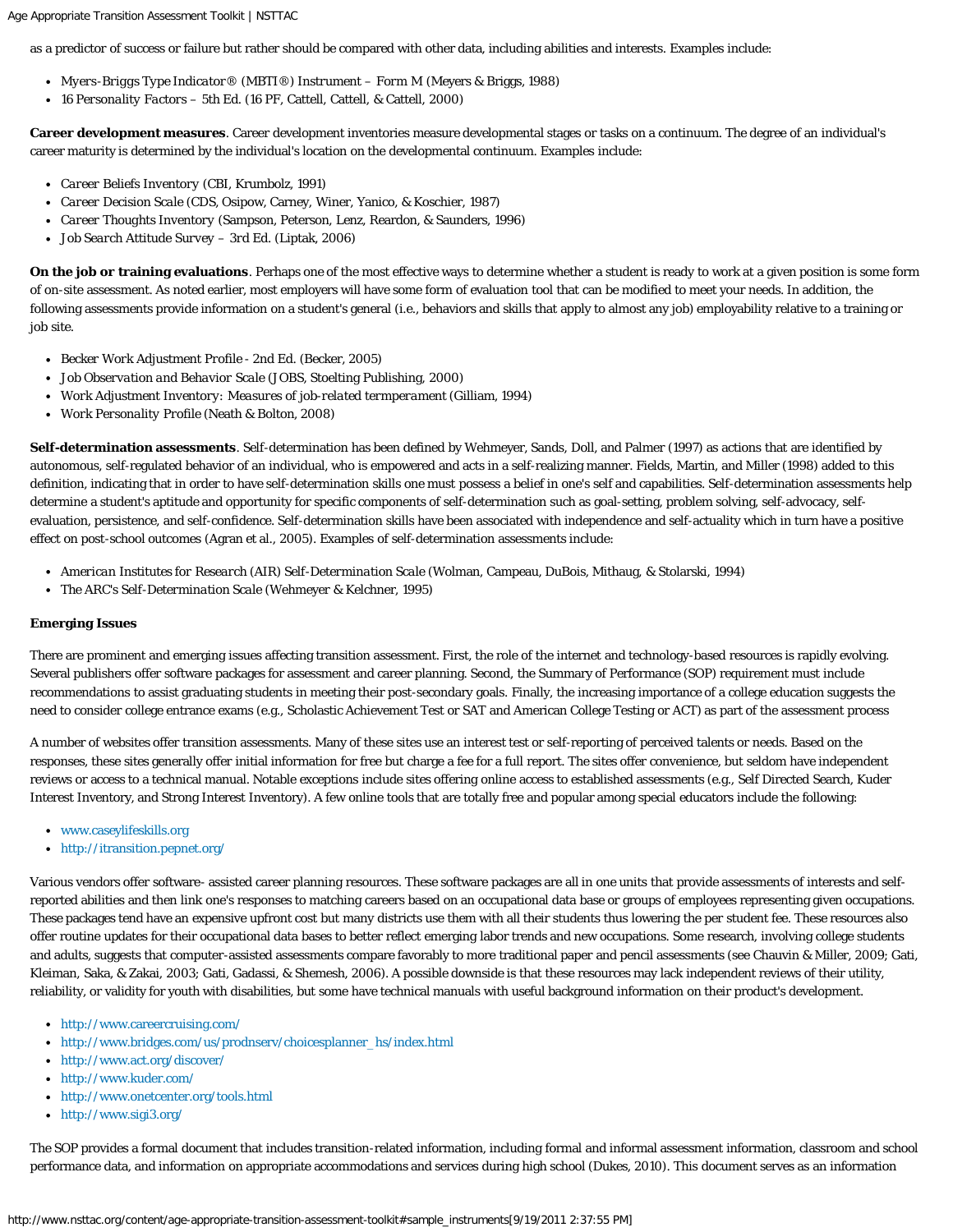sharing tool that helps adult service providers (e.g., Vocational Rehabilitation Counselors, Support Specialists in College or University settings) tailor services to the student's unique talents, limitations, and needs. The document also provides the student with an opportunity to prepare for their post-school goals by having an accurate summary of their transition assessment data that they then can be proactive with future service providers.

Given the increasing importance of a college education, it seems reasonable to consider helping youth prepare for college entrance exams as part of the transition assessment process. A student's performance of these exams has a considerable impact on whether they get admitted to a college of their choice. The two most common entrance exams are the ACT and SAT. In helping prepare a student for these exams, you may want to work with the high school guidance counselor given their working knowledge of regional colleges and related expertise. In addition, several publications and websites, most offering free and for a fee services, provide access to sample test questions or further training. Sample websites include the following:

- <http://www.actstudent.org/testprep/index.html>
- <http://www.kaptest.com/College/ACT/index.html>
- <http://www.act-sat-prep.com/>

#### **References**

American Association on Mental Retardation. (2004). *Supports Intensity Scale*. Washington, DC: American Association on Mental Retardation.

Anderson-Loeb, P. (1996). *Independent Living Scales*. San Antonio: Pearson Publishing.

Arthur, D. T. Hall, & B. S. Lawrence (Eds.). *Handbook of Career Theory* (pp. 26-40). Cambridge: Cambridge University Press.Bardos, A. N. (2002). *Basic Achievement Skills Inventory*. San Antonio: Pearson Publishing.

Becker, R. L. (2000). *Reading-Free Vocational Interest Inventor*y (2nd Ed.). Columbus, OH: Elbern Publishing.

Becker, R.L. (2005) *Becker Work Adjustment Profile: 2.* Cicero, NY: Program Development Associates.

Bennett, R. K. (2006). *Bennett Mechanical Comprehension Test*. San Antonio: Pearson Publishing.

Betz, N. E., Fitzgerald, L.F. & Hill, R. (1989). *Trait factor theories: Traditional cornerstones of career theory*. In M. B.

Brady, R. P. (2007). *Picture Interest Career Survey. S*t. Paul, MN: JIST Works.

Brigance, A. R. (1994). *Brigance Life Skills Inventory*. North Billerica, MA: Curriculum Associates, Inc.

Brigance, A. R. (1995). *Brigance Employability Skills Inventory*. North Billerica, MA: Curriculum Associates, Inc.

Bruininks, R. H., Woodcock, R. W., Weatherman, R. F., & Hill, B. K. (1996). *Scales of Independent Behavior – Revised*. Austin: Pro-Ed.

Bruininks, R. H., Hill, B. K., Weatherman, R. F., & Woodcock, R. (1986). *Inventory for Client and Agency Planning*. Chicago, IL: Riverside Publishing.

Bucher, D. E. & Brolin, D. E. (1987). *The Life Centered Career Education (LCCE) Inventory: A curriculum-based, criterion-related assessment instrument*. Alexandria, VA: Council for Exceptional Children.

Cattell, R. B., Cattell, K. A. & Cattell, E. B. (2000). *16 Personality Factors* (5th Ed.). San Antonio: Pearson Publishing.

Chauvin, I. A. & Miller, M. J. (2009). Congruency between traditional and online career assessments for undergraduate using the Brown and Gore Index. *Psychology Journal, 6,* 2 6.

Clark, G. M. (1996). Transition planning assessment for secondary-level students with learning disabilities. *Journal of Learning Disabilities, 29*, 79-92.

Clark, G.M., & Patton, J. R. (2009). *Transition Planning Inventory: Updated version*. Austin: Pro Ed.

Condon, E. & Callahan, M. (2008). Individualized career planning for students with significant support needs utilizing the Discovery and Vocational Profile process, cross agency collaborative funding, and Social Security Work Incentives. *Journal of Rehabilitation, 28,* 85-96.

Curriculum Associates. (2010). *Brigance Transition Skills Inventory*. North Billerica, MA: Author.

Dukes, L. L. (2010). Gathering data to determine eligibility for services and accommodations. In S. Shaw, J. Madaus, & L. Dukes (Eds.). *Preparing Students with Disabilities for College Success: A practical guide to transition planning.* Baltimore: Brookes Publishing.

Dunn, L. M. & Dunn, L. M. (1997). *Peabody Picture Vocabulary Test* (3rd Ed.). Circle Pines, MN: American Guidance Services.

Enderle, J., & Severson, S. (2003). *Enderle-Severson Transition Rating Scales* (3rd Ed.). Moorhead, MN: ESTR Publications.

Fives, C. J. (2008). Vocational assessment of secondary students with disabilities and the school psychologist. *Psychology in the Schools, 45*, 508-522.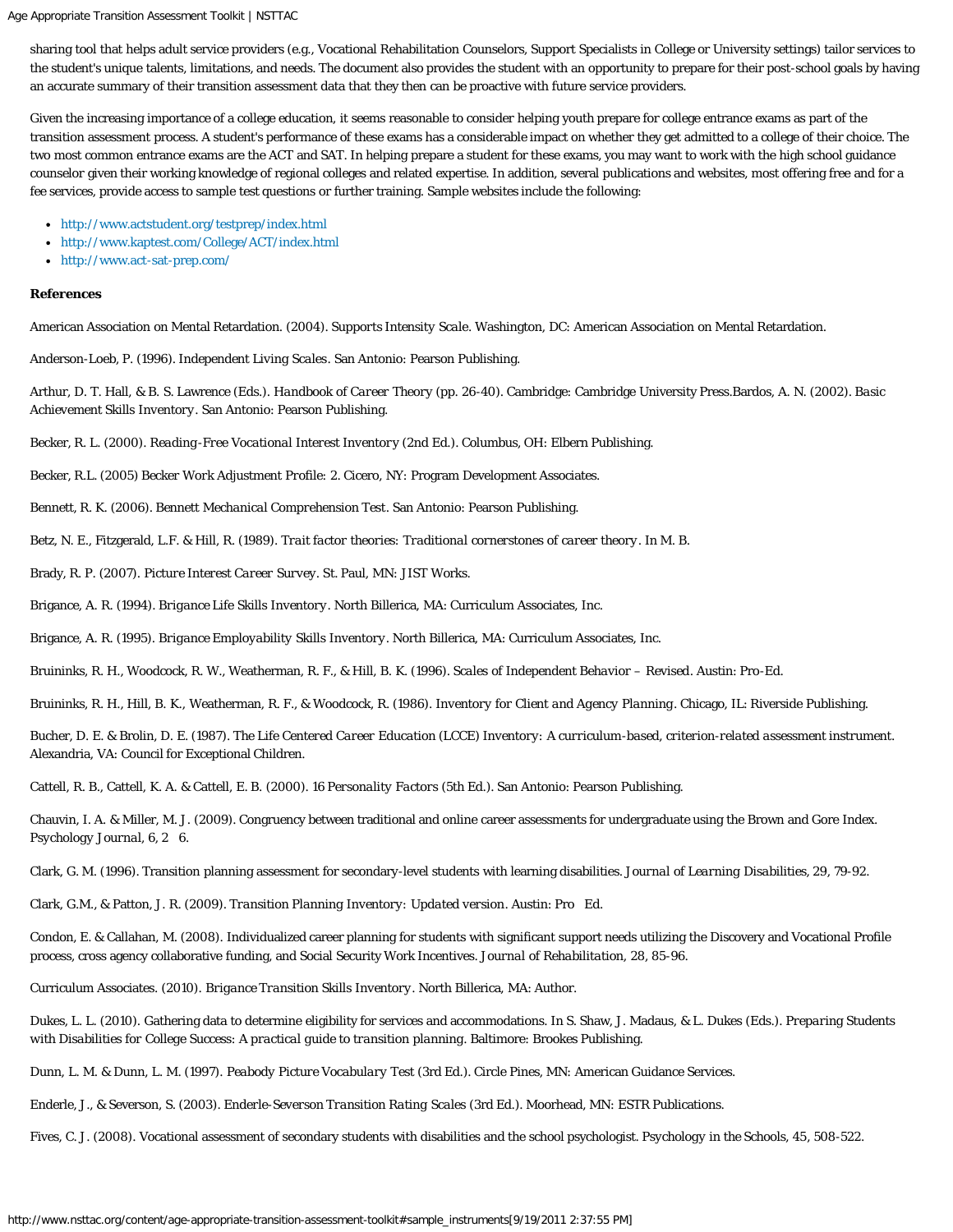Gati, I., Gadassi,R. & Shemesh, N. (2006). The predictive validity of a computer-assisted career decision making system: A six year follow-up. *Journal of Vocational Behavior, 68*, 205 218.

Gati, I., Kleiman, T., Saka, N., & Zakai, A. (2003). Perceived benefits of using an internet-based interactive career planning system. Journal of Vocational Behavior, 62, 272-286.

Gilliam, J. E. (1994). *Work Adjustment Inventory: Measures of job-related temperaments*. Austin: Pro-Ed.

Glutting, J. J. & Wilkinson, G. (2006). *Wide Range Interest and Opinion Test – Revised*. Austin: Pro-Ed.

Griffin, C., & Sherron, P. (1996). Finding jobs for young people with disabilities. In P. Wehman (Ed.), *Life beyond the classroom: Transition strategies for young people with disabilities* (2nd ed., pp. 163-187). Baltimore, MD: Paul H. Brookes.

Hammill, D. D., Pearson, N. A., & Wiederhold, J. L. (1997). *Comprehensive Test of Nonverbal Intelligence* (C-TONI). Austin: Pro-Ed.

Hanger, D. (2010). The role of naturalistic assessment in vocational rehabilitation. *Journal of Rehabilitation, 76*, 28-34.

Harrington, T. F. & O'Shea, A. J. (2000). *Career Decision Making System – Revised.* Circle Pines, MN: American Guidance Services.

Holland, J. L. & Powell, A. B. (1994). *Self Directed Search - Career Explorer*. Odessa, FL: Psychological Assessment Resources.

Holland, J. L. (1994). *Self Directed Search: Form R* (4th Ed.). Odessa, FL: Psychological Assessment Resources.

Holland, J. L. (1996). *Self Directed Search: Form E* (4th Ed.). Odessa, FL: Psychological Assessment Resources.

Kaufman, N. A. & Kafmann, N. A. (2004). *Kaufman Test of Educational Achievement – 2nd Ed*. San Antonio, TX: Pearson.

Karlsen B. & Gardener, E. F. (1986). *Adult Basic Learning Examination* (2nd Ed.). San Antonio: Pearson Publishing.

Kortering, L, Braziel, P. & McClannon, T (2010). Career ambitions: A comparison of youth with and without Specific Learning Disabilities. *Remedial and Special Education*, *31*, 230-241.

Kortering, L. & Braziel, P. (2008). Age Appropriate Transition Assessment: A look at what students say. *Journal of At Risk Youth, 17*, 27-35

Kortering,L., Braziel, P., & Sitlington, P. (2010). Age appropriate transition assessment as a strategic intervention to help keep youths with emotional or behavioral disorders in school. In D. Cheney (Ed.) T*ransition of Students with Emotional or Behavior Disorders: Current approaches for positive outcomes* (2nd Ed.). Champaign, IL: Research Press.

Krumbolz, J. D. (1991). *Career Beliefs Inventory*. Palo Alto, CA: Consulting Psychologists Press.

Lambert, N., Nihira, K., & Leland, H. (1993). *AAMR Adaptive Behavior Scale – School* (2nd Ed.). Austin: Pro-Ed.

Liptak, R. (2006). *Job Search Attitude Survey.* (3rd Ed.). St. Paul, MN: JIST Works.

Liptak, J. (2008). *Transition to Work Inventory*. St. Paul, MN: JIST Works.

McLoughlin, J. A., & Lewis, R. B. (2005). *Assessing students with special needs* (6th ed.). Upper Saddle River, NJ: Merrill Prentice Hall.

Markwardt, F. C. (1997). *Peabody Individual Achievement Test Normative Update*. Circle Pines, MN: American Guidance Services.

Martin, J. E., Huber-Marshall, L. H., Maxson, L., Jerman, P., Hughes, W., Miller, T., & McGill, T. (2000). *Choice Maker Set: Tools for school-to-work transition*. Frederick, CO: Sopris West.

Mesibov, G., Thomas, J. B., Chapman, S. M., & Schopler, E. (2007). *TEACCH Transition Assessment Profile* (2nd Ed.). Austin: Pro-Ed.

Morningstar, M. E., & Liss, J.M. (2008). A preliminary investigation of how states are responding to the transition assessment requirements under IDEIA 2004. *Career Development for Exceptional Individuals, 31*, 48-55.

Myers, J. B. & Briggs, K. C. (1988). *Meyers-Briggs Type Indicator Form M*. Palo Alto, CA: Consulting Psychologists Press.

Neath, J. & Bolton, B. (2008). *Work Personality Profile*. Austin: Pro-Ed.

Neubert, D. A. (2003). The role of assessment in the transition to adult life process for students with disabilities. Exceptionality, 11, 63-75.

Osborn, D. S., & Zunker, V. G. (2006). *Using assessment results for career development*. California: Thomson Publishing.

Osipow, S. H., Carney, C. C., Winer, J., Yanico, B., & Koschier, M. (1987). *Career Decision Scale*. Odessa, FL: Psychological Assessment Resources.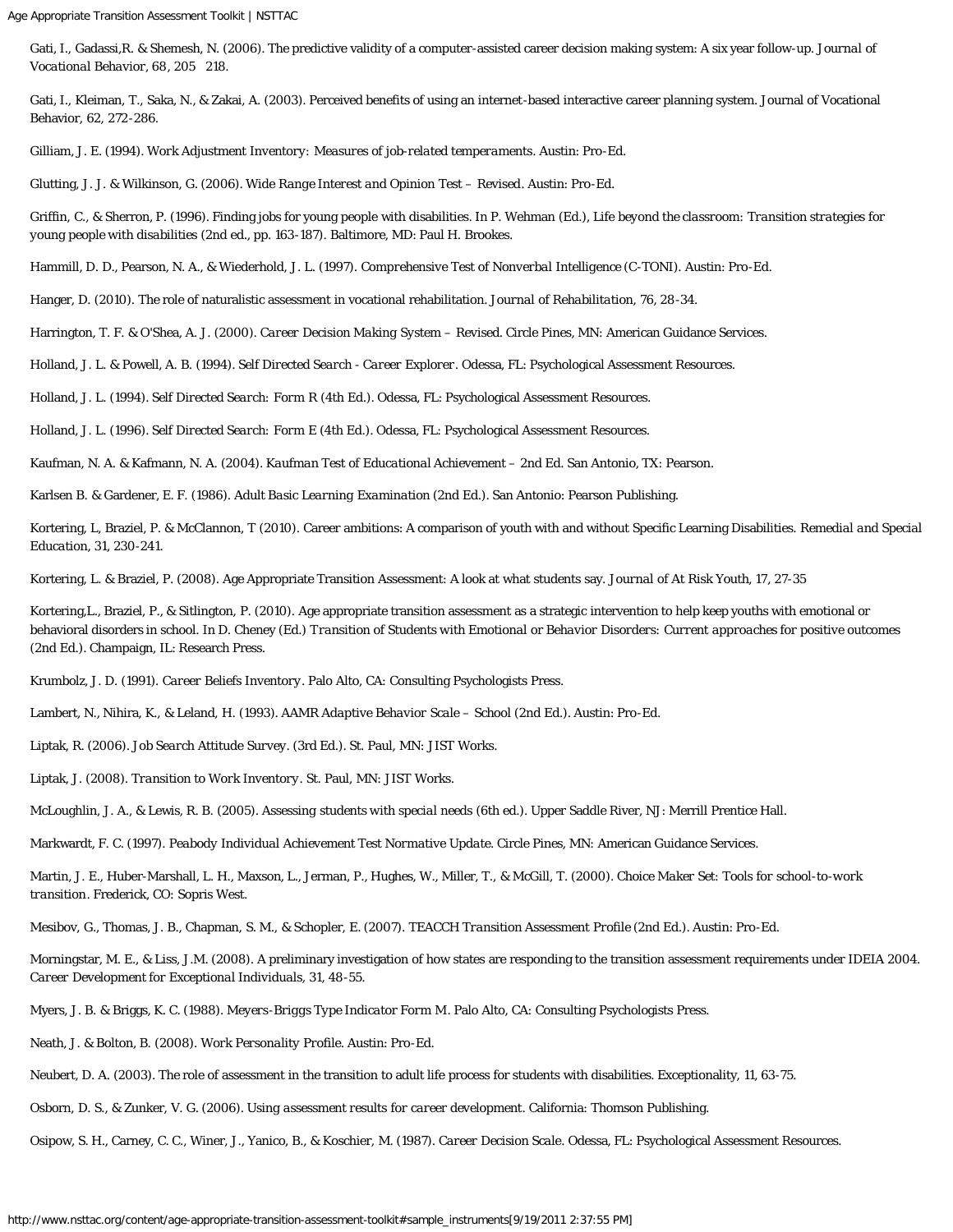Parker, R. M. (2002). *Occupational Aptitude Survey and Interest Schedule* (3rd Ed.). Austin: Pro Ed.

Power, P. W. (2006). *A Guide to Vocational Assessmen*t (4th ed.). Austin, TX: Pro Ed Publishing

Roid, G. H. (2003). The Stanford-Binet Intelligence Scales – Fifth Edition. Itasca, IL: Riverside.

Rojewski, J. (2002). Career assessment for adolescents with mild disabilities: Critical concerns for transition planning. *Career Development for Exceptional Individuals, 25,* 73-95.

Sampson, J. P., Peterson, G. W., Lenz, J. G., Reardon, R. C., & Saunders, D. E. (1996). *Career Thoughts Inventory*. Odessa, FL: Psychological Assessment Resources.

Sarkees-Wircenski, M. & Scott, J.L. (1995). *Vocational special need*s (3rd ed.). Homewood, IL: American Technical.

Sitlington, P.L, Neubert, D.A., Begun, W.H., Lombard, R.C., & Lecconte, P.J. (2007). *Assess for Success: A practitioner's handbook on transition assessment* (2nd ed.). Thousand Oaks, CA: Corwin Press.

Sitlington, P. L., & Clark, G. M. (2001). Career/vocational assessment: A critical component of transition planning. *Assessment for Effective Intervention, 26*(4), 5-22.

Sitlington, P. L., Neubert, D. A., & Leconte, P. J. (1997). Transition assessment: The position of the Division on Career Development and Transition. *Career Development for Exceptional Individuals, 20,* 69-79.

Sparrow, S. S., Cicchetti, D. V., & Balla, D. A. (2005). *Vineland Adaptive Behavior Scales* (2nd Ed.). Circle Pines, MN: American Guidance Services.

Stoelting Publishing. (2000). *Job Observation and Behavior Scale* (JOBS). Wood Dale, IL: Stoelting Publishing.

Test, D. W. , Aspel, N. P., & Everson, J. M. (2006). Transition methods for youth with disabilities. Columbus, OH: Merrill Prentice Hall.

Thoma, C. A., Held, M. F., & Saddler, S. (2002). Transition assessment practices in Nevada and Arizona: Are they tied to best practices? *Journal of Learning Disabilities, 17*, 242-250.

U. S. Department of Defense (1999). *Armed Services Vocational Aptitude Battery*. North Chicago, IL: U. S. Military Entrance Processing Command.

U.S. Department of Labor. (2002). O'Net Career Interest Inventory. St. Paul, MN: JIST Works.

U.S. Department of Labor Employment and Training Administration. (2002). *O\*Net Ability Profiler*. Washington, DC: Author.

Wechsler, D. (1997). *Wechsler Adult Intelligence Test – III*. San Antonio: The Psychological Corporation.

Wechsler, D. (2004). *Wechsler Intelligence Scale for Children –I*V. San Antonio: The Psychological Corporation.

Wehmeyer, M. L. & Kelchner, K. (1995). *The ARC's Self-Determination Scale.* Washington, DC: The ARC of the United States.

Wiesen, J. P. (1999). *Wiesen Test of Mechanical Aptitude*. Odessa, FL: Psychological Assessment Resources.

Wheeler, J. (2006). *Community-based Vocational Training*. Verona, WI: Attainment Company.

Whitfield, E.A., Feller, R. W., & Wood, C. (2009). *A counselor's guide to career assessment instruments* (5th ed.). Broken Arrow, OK: National Career Development Association.

Wilkinson, G. S. & Robertson, G. J. (2006). *The Wide Range Achievement Test* (4th Ed.). Wilmington, DE: Jastek Publishing.

Wolman, X, Campeau, X, DuBois, X, & Stolraski, X. (1994). *American Institutes for Research Self-Determination Scale*. Washington, DC: American Institutes for Research. \*\*\* initials

Wonderlic, E. F. (1992). *Wonderlic Personnel Test*. Libertyville, IL: Wonderlic.

Woodcock, R. W., McGrew, K. S., & Mather, N. (2001). *Woodcock-Johnson III Tests of Achievement*. Itasca, IL: Riverside.

## <span id="page-8-0"></span>**INFORMATIVE LINKS AND OTHER ON-LINE RESOURCES**

# **Podcasts**

[http://www.nsttac.org/products\\_and\\_resources/transitionassessmentsforstudents.aspx](http://nsttac.appstate.edu/content/transition-assessments-students-severe-and-multiple-disabilities-webinar) - Jim Martin and Lorrie Sylvester provided a webinar on Transition Assessment for Students with Low Incidence Conditions. This is their powerpoint along with supplemental resources.

#### **Websites**